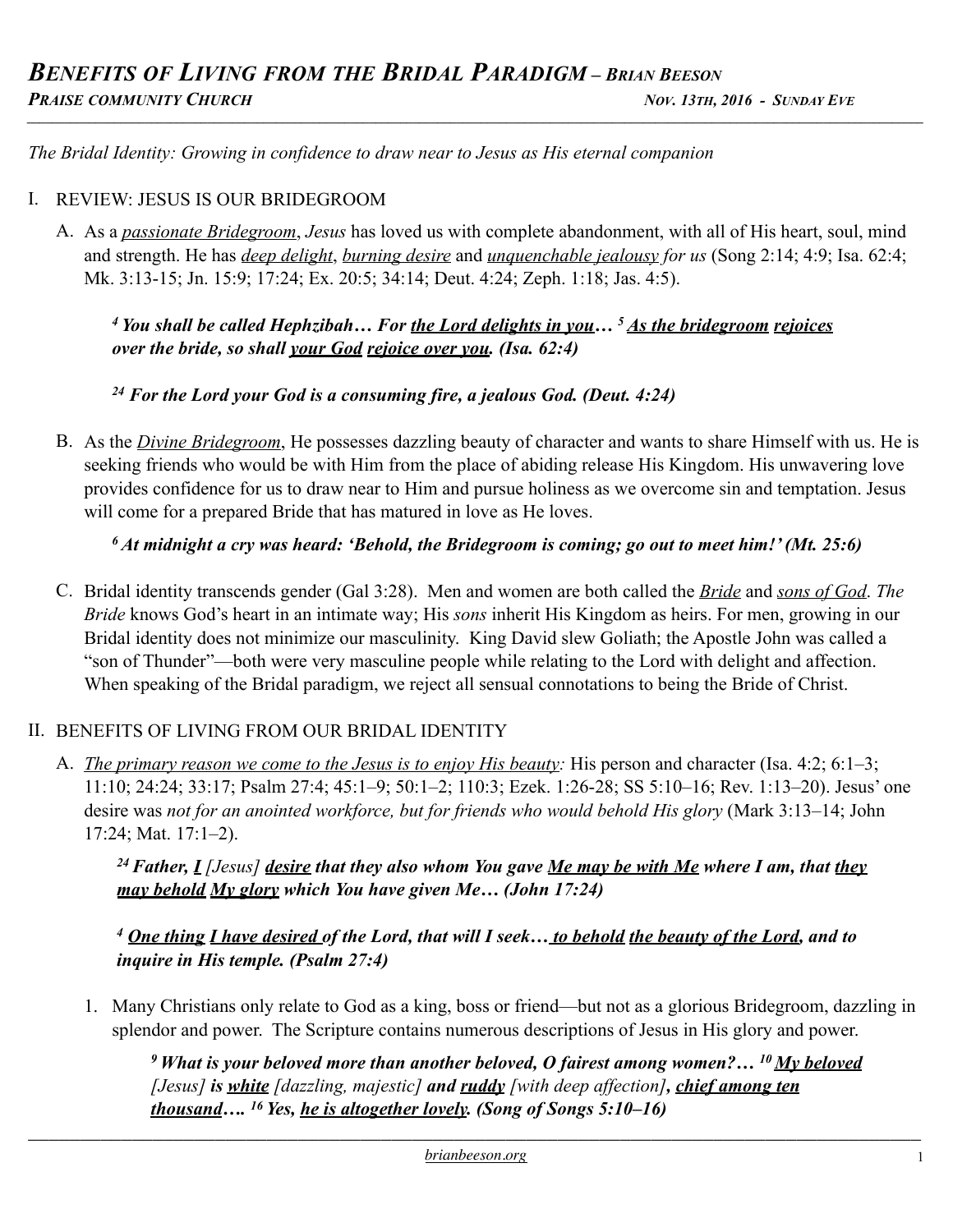*12…And having turned I saw…13 … One like the Son of Man [Jesus], clothed with a garment down to the feet and girded about the chest with a golden band. 16…His countenance was like the sun shining in its strength. (Rev. 1:12–17)* 

*2 In that day [second coming and rule on earth] the Branch of the Lord [Jesus] shall be beautiful and glorious… (Isa. 4:2)* 

*3 …In the beauties of holiness, from the womb of the morning, You [Jesus] have the dew of Your youth. (Psalm 110:3)* 

- 2. We gaze on God's beauty now by meditating on His Word, dialoguing with Him and responding accordingly. This is gazing at Him with the eyes of our hearts (Eph. 1:17–19; 2 Cor. 3:18; 1 Cor. 2:8–10; Ps. 27:4). Empowered by the Holy Spirit, He will transform us as we do this. In the future we will gaze on him with our natural eyes in our resurrected bodies with an increased capacity. We are given more then based on what we do now (Mt. 13:12; 25:29; Mk. 4:24–25; Lk. 8:18).
- B. *As His Bride, we relate to God to experience His love.* We don't come from mere duty, fear, or striving for something (Gen. 5:1; Song of Songs 1:3; 2:3; Psalm 45:2; Phil. 3:8). *Lovers of God always out perform workers.* Like an apple tree provides for those who sit under it, Jesus brings covering, delight, refreshment and rest to His people who choose to be under His leadership. Jesus stirs our inmost being like sweet-smelling perfume. Paul forsook all other pleasures and past achievements to experience the excellencies of Christ.

*3 Like an apple tree among the trees of the woods, so is my beloved among the sons. I sat down in his shade with great delight, And his fruit was sweet to my taste. (Song of Solomon 2:3)* 

*3 … Your name is ointment [perfume] poured forth…Draw me away! (Song of Songs 1:3)* 

*<sup>8</sup> Yet indeed I also count all things loss for the excellence of the knowledge [encounter, experience] of Christ Jesus my Lord… that I may gain Christ (Phil. 3:8)* 

1. Jesus' love is more intoxicating than the pleasures of this world (Song of Solomon 1:2–4; 2:3–6).

*2…your love is better than wine. (Song of Songs 1:2)* 

2. Paul prayed that the believers in Ephesus would be strengthen to experience God's love (Eph. 3:16–19).

*<sup>16</sup> that He [the Father] would grant you, according to the riches of His glory, to be strengthened with might through His Spirit in the inner man… 19 to know [experience] the love of Christ which passes knowledge; that you may be filled with all the fullness of God. (Eph. 3:16–19)*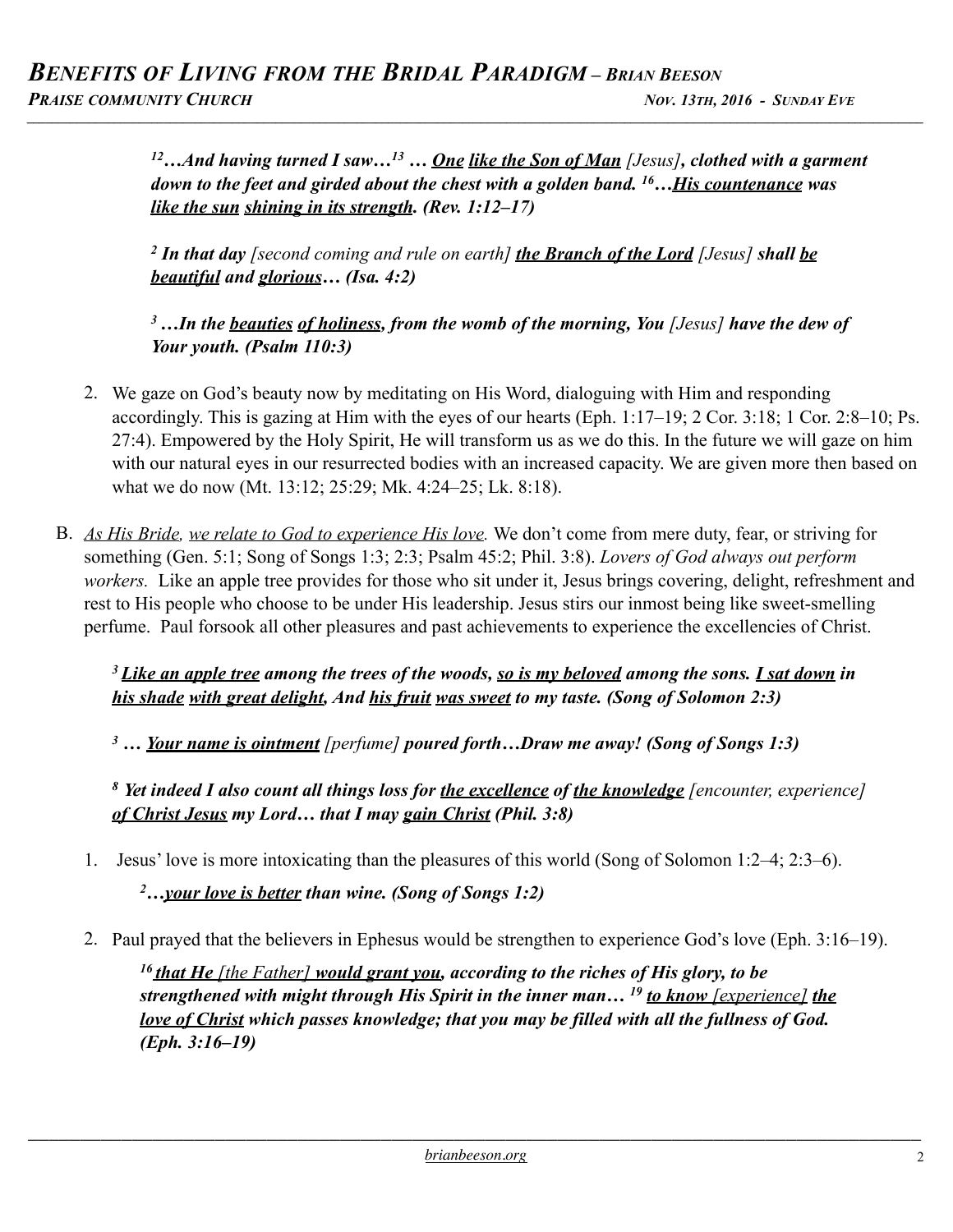#### *BENEFITS OF LIVING FROM THE BRIDAL PARADIGM – BRIAN BEESON* **PRAISE COMMUNITY CHURCH NOV. 13TH, 2016 - SUNDAY EVE** *\_\_\_\_\_\_\_\_\_\_\_\_\_\_\_\_\_\_\_\_\_\_\_\_\_\_\_\_\_\_\_\_\_\_\_\_\_\_\_\_\_\_\_\_\_\_\_\_\_\_\_\_\_\_\_\_\_\_\_\_\_\_\_\_\_\_\_\_\_\_\_\_\_\_\_\_\_\_\_\_\_\_\_\_\_\_\_\_\_\_\_\_\_\_\_\_\_\_\_\_\_\_\_\_\_\_\_\_\_\_\_\_\_\_\_\_\_\_\_\_\_\_\_\_\_\_\_\_\_\_\_\_\_\_\_\_\_\_\_\_\_\_\_\_*

3. Learning to relate to God in His beauty as He said, *protects us from burn-out (anger), boredom and empty works* as we put first things first (Luke 10:42). He told the Church in Ephesus who appeared fruitful with Christian work that they had failed in putting Him first (Rev. 2:5). He tenderly rebuked them but warned them He would remove their lamp stand if they did not repent (cf. John 15:5–6, 9)

*42 …One thing is needed, and Mary has chosen that good part, which will not be taken away from her. (Luke 10:42)* 

*5 Remember therefore from where you have fallen; repent and do the first works, or else I will come to you quickly and remove your lampstand from its place… (Rev. 2:5)* 

- 4. All the works Jesus did, he did as He saw the Father doing them. This came only from being with the Father. (John 5:19; 6:46; 8:38)
- C. *Empowerment to live in whole-hearted abandonment.* As we yield to Him as our Bridegroom, our love cannot be dissuaded by sin, pressures or adversity. At the end of the age, the Bride will cry-out with a love that only burns for God (jealousy). Our love for God will one day be all-powerful and comprehensive like death. No one can escape death in this age. Our love will match Jesus' love for us. This truth is amazing.

*6 Set me [Jesus] as a seal upon your heart [our hearts], as a seal upon your arm; for love [God's love in us] is as strong as death, [God's] jealousy as cruel [demanding] as the grave; its flames are flames of fire, a most vehement flame. 7Many waters [sin, pressures] cannot quench love [for God], nor can the floods drown it. If a man would give for love all the wealth of his house, it would be utterly despised. (Song of Songs 8:6-7)*

1. *When we witness His love for us*, *we are moved to love Him in like manner* (1 John 4:9; Gen. 2:24; Eph. 5:31–32; Mat. 22:37; Mk. 12:30). John took on this identity by describing himself as the one Jesus loved *five times* (John 13:23; 19:26; 20:2; 21:7, 20). Understanding the love God had for him allowed John to give of himself to the point of death. This kind of love is only given by God but with what we have been given, we can respond (1 John 3:1; John 17:26; Rom. 5:5).

*19 We love Him because He first loved us. (1 John 4:19)* 

*30 And you shall love the Lord your God with all your heart, with all your soul, with all your mind, and with all your strength.' This is the first commandment. (Mk. 12:30)* 

2. *When we realize we are His inheritance we are stirred to wholeheartedness.* Even in our weak love, we "lay up" treasure for Jesus that only we can give! (SS 4:16; 7:13; cf. Eph. 1:18; 1 Cor. 3:9–15; 2 Cor. 5:9–10; 1 Cor. 9:25; Phil. 3:12–14; Rev. 4:10)

*13 The mandrakes give off a fragrance, and at our gates are pleasant fruits, all manner, new and old, which I have laid up for you [Jesus], my beloved. (Song of Songs 7:13)*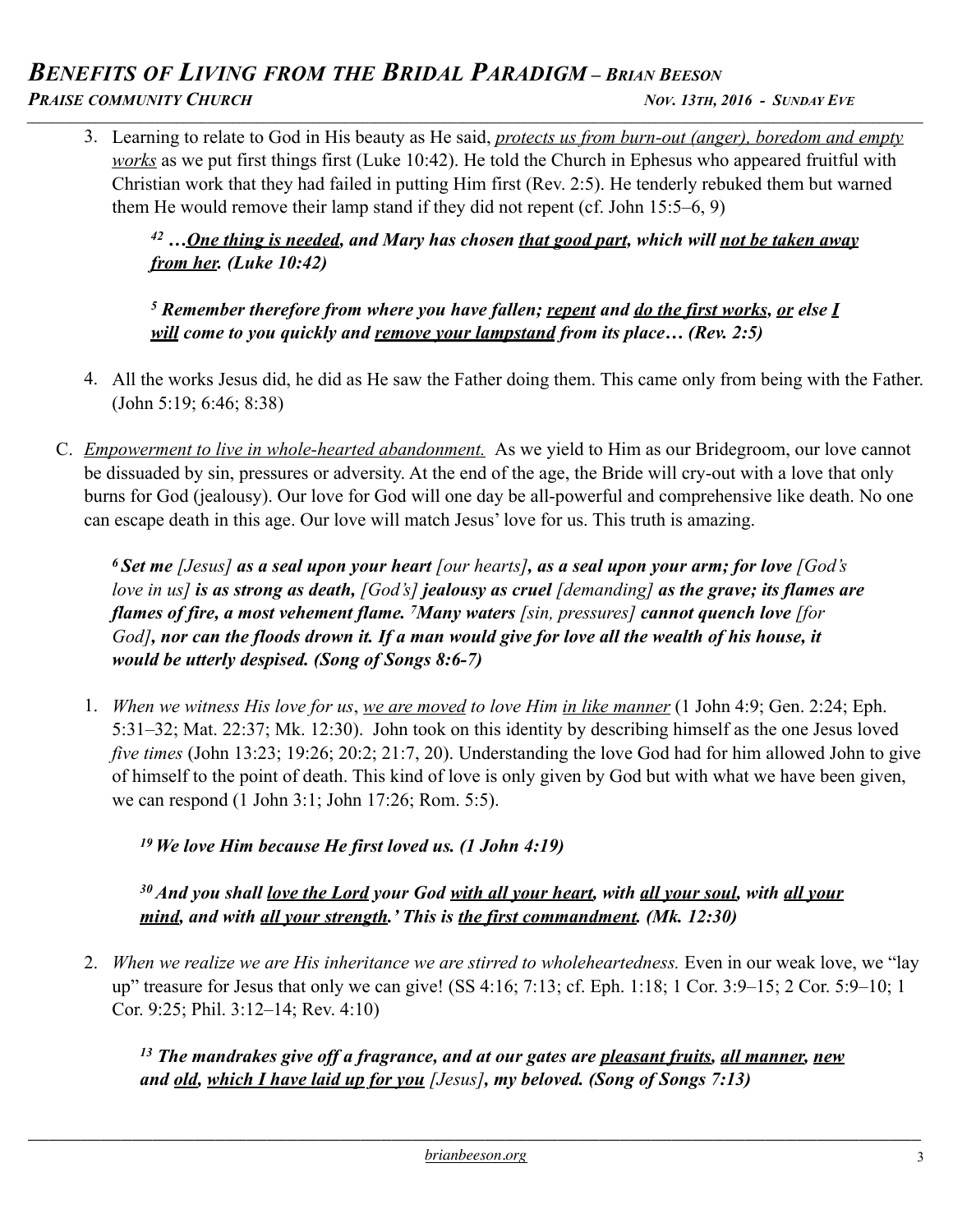# *BENEFITS OF LIVING FROM THE BRIDAL PARADIGM – BRIAN BEESON* **PRAISE COMMUNITY CHURCH NOV. 13TH, 2016 - SUNDAY EVE**

# *\_\_\_\_\_\_\_\_\_\_\_\_\_\_\_\_\_\_\_\_\_\_\_\_\_\_\_\_\_\_\_\_\_\_\_\_\_\_\_\_\_\_\_\_\_\_\_\_\_\_\_\_\_\_\_\_\_\_\_\_\_\_\_\_\_\_\_\_\_\_\_\_\_\_\_\_\_\_\_\_\_\_\_\_\_\_\_\_\_\_\_\_\_\_\_\_\_\_\_\_\_\_\_\_\_\_\_\_\_\_\_\_\_\_\_\_\_\_\_\_\_\_\_\_\_\_\_\_\_\_\_\_\_\_\_\_\_\_\_\_\_\_\_\_*

## *18 …that you may know…what are the riches of the glory of His inheritance in the saints… (Eph. 1:18)*

- D. *Confidence*. We feel hopeful and valued as we come before God in our weak but sincere love as we mature.
	- 1. The Devil assaults us with condemnation about our standing before God, so that we define ourselves by our weaknesses and shortcomings. When we agree with accusations against us, we distance ourselves from God and despair. We may quit pursuing the Lord because we believe we are unaccepted before God.

#### *10…for the accuser of our brethren, who accused them before our God day and night, has been cast down. (Rev. 12:10)*

2. The Lord relates to us from the lens of grace, seeing our sincere hearts to love Him, not defining us by our sins and shortcomings. He sees the moment we seek to obey Him and also the moments we gain victory over compromise and sin. He sees more than just our outward actions but the inward desires of our hearts.

## *<sup>5</sup> I am dark, but lovely… like the tents of Kedar, like the curtains of Solomon. (Song of Songs 1:5)*

3. God wants to free us so we obey because we love from delight and security, not obey from fear (1 John 4:18; Rom. 8:1, 34–35). Although fear-based obedience is Biblical, some of the fruit it produces is not good.

## *18 There is no fear in love; but perfect love casts out fear… (1 John 4:18)*

4. When we don't live in fear or condemnation before God, we are confident to be vulnerable before each other. God has chosen that most of the time *healing comes through the Body of Christ* (1 John 1:9; James 5:16) and for *maturity to be worked out among believers* (Eph. 4:11-14; 1 Cor. 12:7; 14:3). Our identity is found now in a new family, the Family of God (Eph. 4:4-6).

*16 Confess your trespasses to one another, and pray for one another, that you may be healed. The effective, fervent prayer of a righteous man avails much. (James 5:16)* 

*4 There is… 6 one God and Father of all, who is above all, and through all, and in you all. (Eph. 4:4–6)* 

- E. *Transformation.* As we listen to Him and agree with what He says about us, He transforms us into His image.
	- 1. God transforms us by telling us who we are in Him and calling out the budding virtues of our lives *before* they mature (Eph. 5:25–27; SS 1:15; 2:10, 14; 4:1–15; Rom. 4:17). Jesus presents us to Himself. He bought us, He washes us, He then presents us to Himself on that Day. He is the leader and source of our spiritual journey from beginning to end.

*25 Husbands, love your wives, just as Christ also loved the church and gave Himself for her, 26 that He might sanctify and cleanse her with the washing of water by the word… (Eph. 5:25–26)*